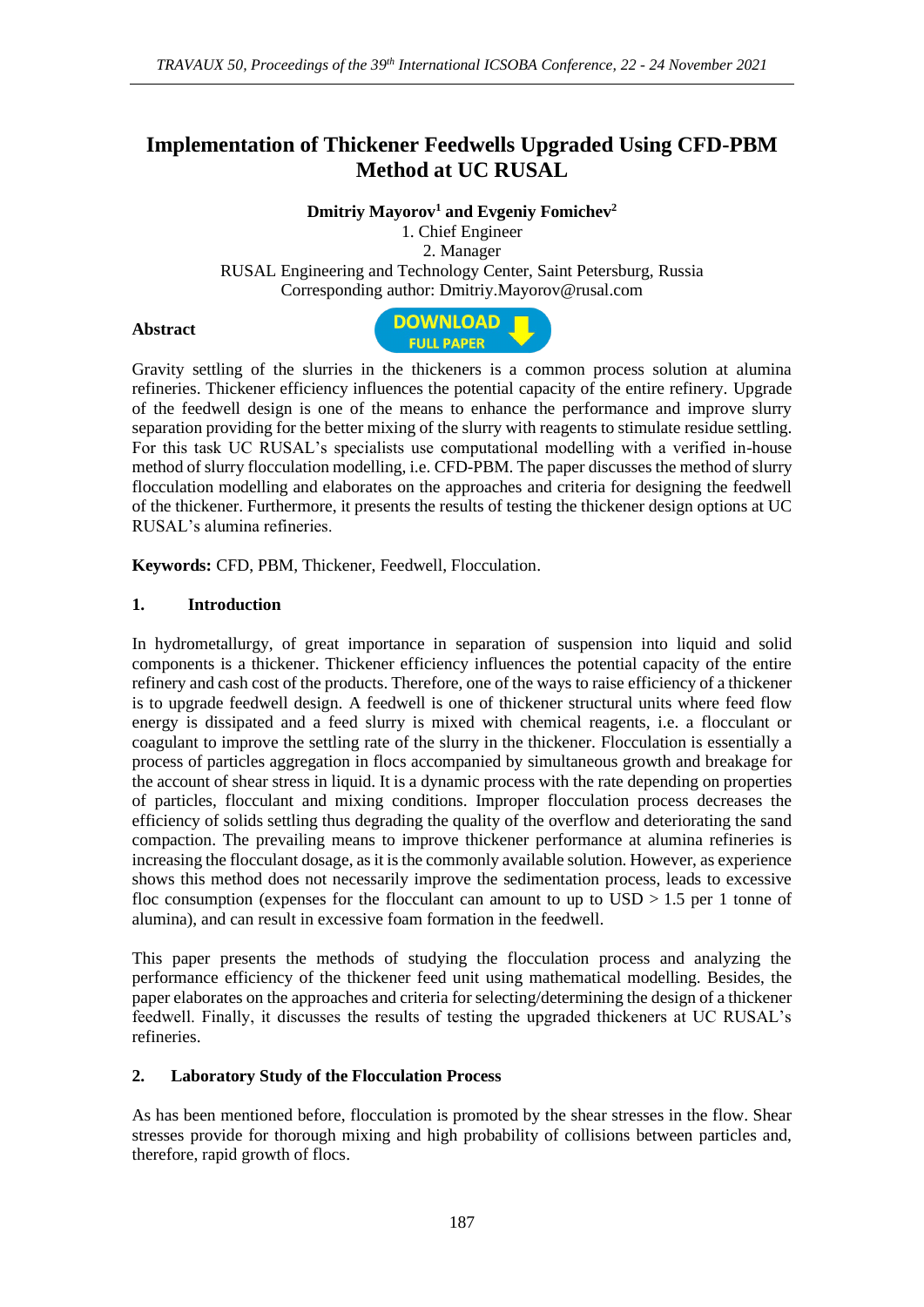One of the most efficient methods of flocculation monitoring is Particle Track tool with FBRM technology. This tool provides for online monitoring of changes in particle size and structure in the system, thus enabling to get more insight into the behavior of the system and impact of various process parameters on flocculation efficiency. FBRM tool uses a rotating laser beam to contact the particles. Figure 1 shows a principle of FBRM functioning. References [1, 2] give a detailed description of FBRM technology.



**Figure 1. Principle of FBRM functioning.**

FBRM technology was used to study the flocculation of the nepheline mud slurry from JSC RUSAL Achinsk. Flocculation process was simulated in a 250 ml beaker equipped with a FBRM probe and a mixer to improve the mixing of the slurry with the flocculant (Figure 2). The impact of shear rates on the floccule growth and breakage was investigated. Figure 3 shows the dependences of changes of the mean lengths of chords under different flocculation conditions. The graphs demonstrate two stages of the flocculation process, i.e. in the beginning of the flocculation process particles quickly aggregate, however, when flocs become larger, their susceptibility to breakage increases. The data presented indicate that the largest flocs were obtained at the shear rates of  $50-100$  s<sup>-1</sup>. As can be noted, floccule active growth lasted for a little over 20 s.



**Figure 2. The laboratory set-up for the mixing of the slurry and flocculant. 1 – slurry, 2 – container, 3 – impeller, 4 – FBRM probe.**